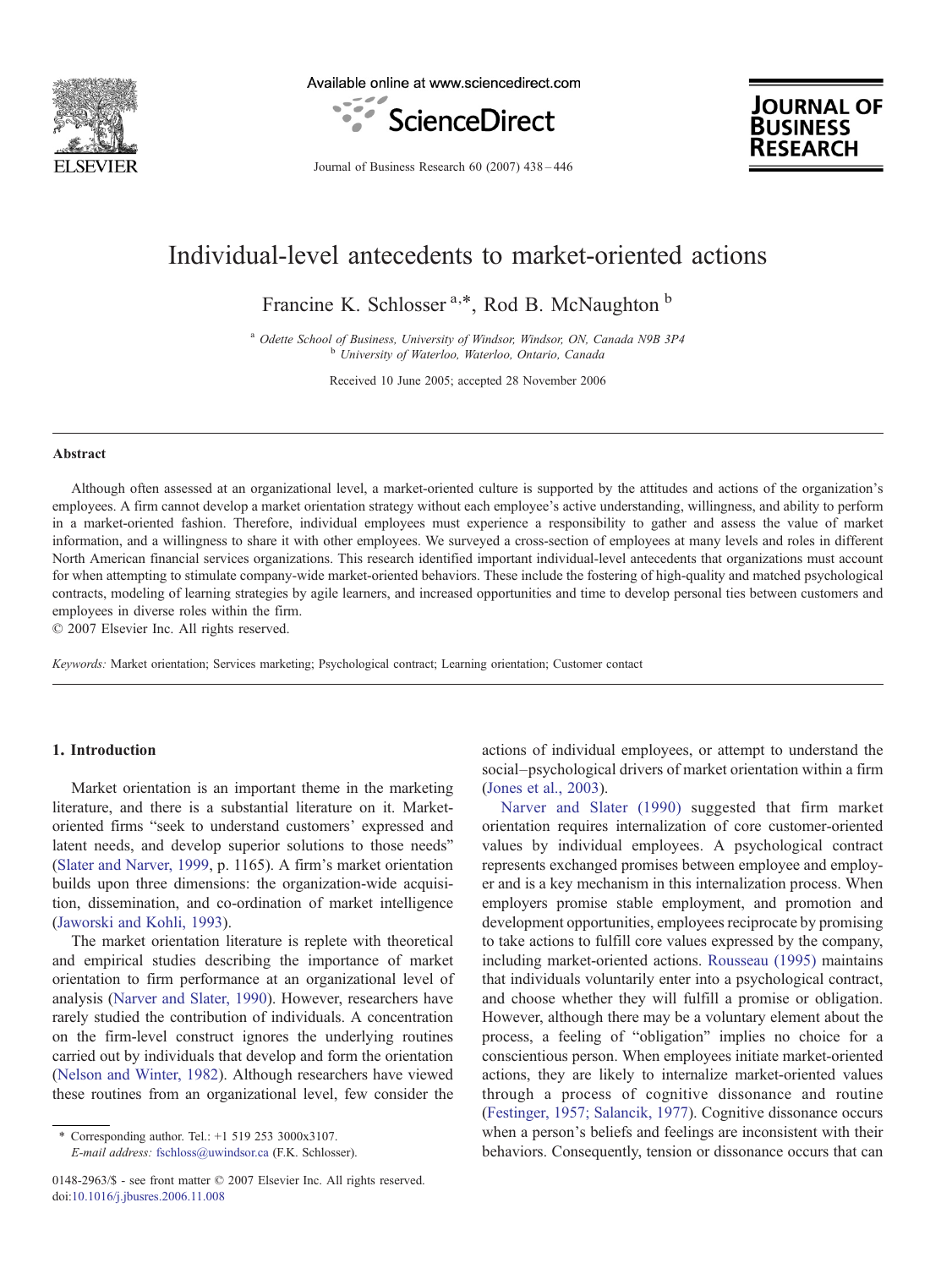only be resolved by aligning these perceptions. If behaviours are not market-oriented, yet employees feel obligated to be marketoriented, then the employees are likely to reframe their belief so that they rationalize why they are, in fact, not obligated to be market-oriented.

Individuals contribute to organization-level market orientation through actions such as fostering internal and external relationships ([Helfert et al., 2002](#page--1-0)), and communicating tacit knowledge ([Darroch and McNaughton, 2003\)](#page--1-0). This research adapts the organizational level definition of market orientation provided by [Kohli and Jaworski \(1990\)](#page--1-0) to the individual; that is, the market orientation of individuals reflects the attitudes and behaviors of employees as they acquire, share, and respond to market intelligence. In order to develop a market orientation strategy, firms must convince employees to "buy-into" the concept ([Piercy et al., 2002](#page--1-0)). If organizations are unable to build awareness, ability, and motivation to act in market-oriented ways, they may face employee resistance to market-oriented initiatives causing an inability to effectively implement strategy ([Harris, 2002\)](#page--1-0).

A firm's market orientation depends upon obligations of market-oriented behaviors shared by management and its employees. Employees acquire information about customers and competitors, and share it with others within the same firm. Thus it is important to understand individual and interpersonal variables that enhance the exchange of knowledge within the organization. Unwritten role obligations are communicated through relationships between employer and employee, and are often studied within the theoretical framework of the psychological contract. [Rousseau \(1998, p. 668\)](#page--1-0) notes that "individual beliefs comprising the contract involve sets of reciprocal obligations – not expectations alone – to which both the individual and the other party are believed to have committed themselves…Although obligations are a form of expectation, not all expectations held by a person need to be promissory or entail a belief in mutuality or reciprocity. By definition, a psychological contract must be based upon a belief that a reciprocal exchange exists which is mutually understood."

Employees may be unwilling to act in market-oriented ways if they perceive an organization to contribute at a low level or less than the employee expects, given the employees' own contributions to the psychological contract. For example, they may be reluctant to be involved in organizational decisionmaking processes ([Paul et al., 2000\)](#page--1-0), or hoard market information in anticipation of self-employment or for employment opportunities with competitors [\(Harris and Ogbonna,](#page--1-0) [2001](#page--1-0)). Additionally, employees may not feel obligated to develop strong customer relationships if they believe that in general the company does not fulfill its obligations ([Eddleston](#page--1-0) [et al., 2002\)](#page--1-0). Thus, this research considers how market-oriented behaviors may be shaped by mutual obligations within the psychological contract between the employee and employer.

Although popular with psychologists, the study of psychological contracts is largely overlooked by researchers in the marketing field. Notably, only a few articles exist that apply the theory of psychological contracts in the context of marketing activity within the firm (specifically, [Blancero et al., 1996;](#page--1-0) [Blancero and Johnson, 2001; Eddleston et al., 2002; Llewellyn,](#page--1-0) [2001](#page--1-0)). Few of the marketing studies develop the role of psychological contracts from the perspectives of employees across the organization, preferring to focus on those with close customer contact, such as sales. This study extends empirical knowledge of marketing orientation from the opinions of senior-level marketing or quality control managers (e.g., [Kennedy et al., 2002](#page--1-0)) to other employees. It contributes knowledge gained from social psychology to the marketing field.

First, this paper reviews the literature on employee psychological contracts. Then we present and explain hypotheses relating employee perceptions of the psychological contract, learning orientation, and role-based customer interaction to perceptions of their own market-oriented behaviors. These relationships are tested and discussed in a cross-sectional survey of financial services employees. Finally, we discuss the implications, limitations and contributions of the research to the marketing field.

#### 2. Individual-level antecedents to individual market-oriented behaviors

Previous market orientation research at the individual level has focused upon either a customer-oriented disposition (e.g., [Brown et al., 2002](#page--1-0)) or alternatively on various individual-level antecedents or outcomes of a market orientation strategy (e.g., [Celuch et al., 2000\)](#page--1-0). This is problematic because the customeroriented disposition narrowly targets the customer and does not identify trainable actions. The other stream identifies important individual-level issues, but does not test them in the context of market-oriented behaviors performed by each employee. To fill the void, this research examines selected antecedents to individual market-oriented behaviors.

At the organizational level, researchers relate market orientation to learning orientation [\(Baker and Sinkula, 1999\)](#page--1-0), to channel relationships [\(Langerak, 2001](#page--1-0)), and to interfunctional differences ([Atuahene-Gima, 1996\)](#page--1-0). These contributing factors at an organizational level provide some rationale for further investigation at an individual level because an organization collectively reflects the values and actions of individuals it employs. Consequently, this research tests individual-level constructs related to learning orientation, channel relationships (financial services provider and broker), and inter-functional differences. Specifically, we posit several reasons for market-oriented actions at the individual level, based upon individual learning agility, the psychological contract, and role-related differences in the level of customer contact.

#### 2.1. Developing market orientation obligation within psychological contracts

The psychological contract explains how role obligations shared by the employee and employer can shape the employee's market-oriented practices. "The psychological contract is individual beliefs, shaped by the organization, regarding terms